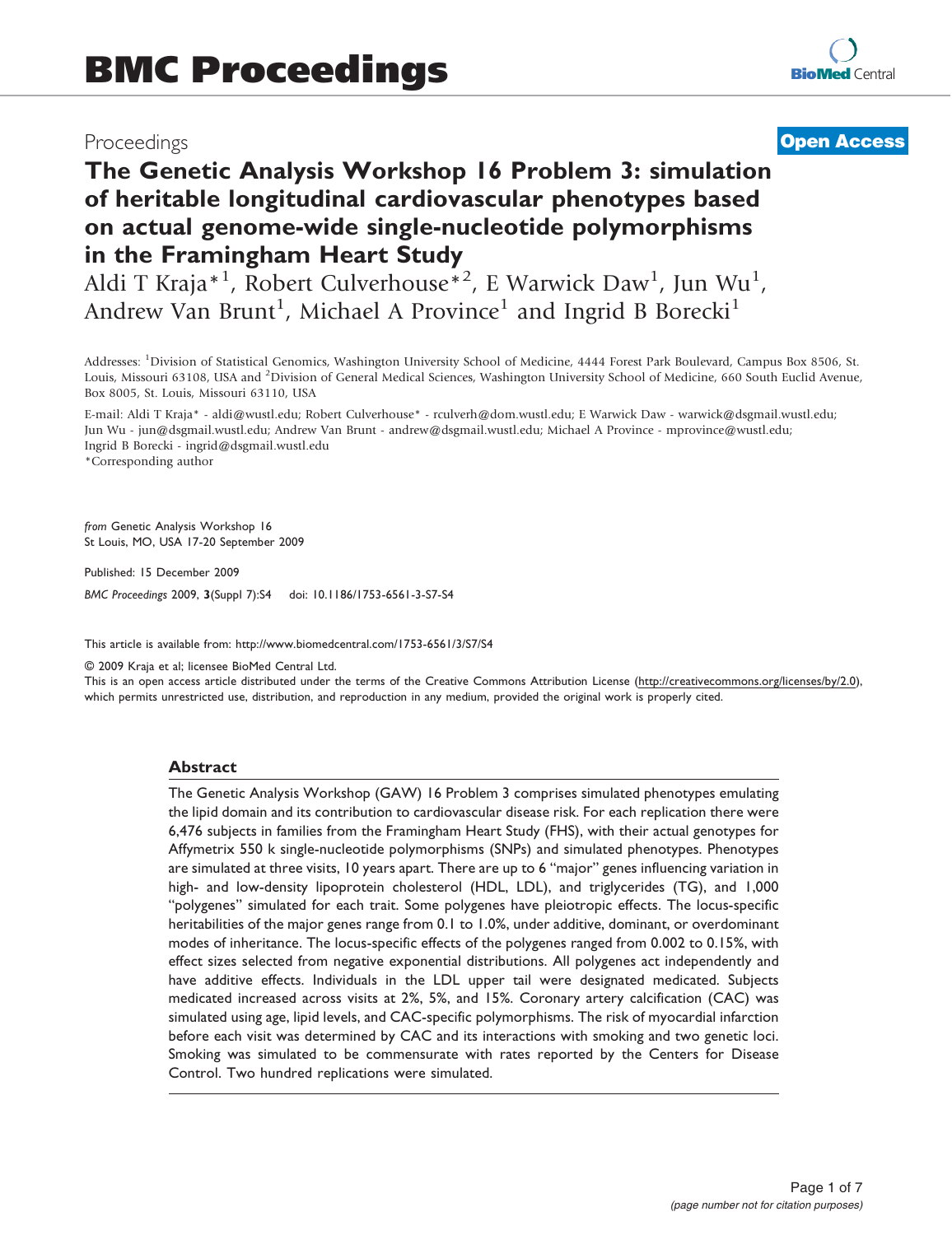## **Background**

The Framingham Heart Study (FHS) is a rich platform for the study of cardiovascular disease and the application of novel, imaginative analytic strategies. For Genetic Analysis Workshop (GAW) 16, we use a semi-simulated approach using actual genotypes from the 500 k Affymetrix platform and the 50 k candidate gene chip and building phenotypes on the observed genetic variation. Because blood lipid levels are a major risk factor in the development of cardiovascular disease [[1](#page-6-0)], we modeled disease risk on the lipid pathway, including both genetic and environmental determinants. The FHS has reported that long-term averages of low-density lipoprotein (LDL), high-density lipoprotein (HDL), and triglyceride (TG) levels were highly heritable (0.66, 0.69, and 0.58, respectively) [\[2\]](#page-6-0). Several familial studies also have reported heritabilities for LDL of 0.50, HDL of 0.54, and TG of 0.39 [[3](#page-6-0)]. Dyslipidemia, as a fundamental component of the atherosclerotic process, is a medically correctable risk factor with established efficacious treatments for reducing risk of coronary heart disease [[4](#page-6-0)]. Thus, we included in our simulation the use and effects of dyslipidemic medications, which have an important role in shaping lipid profiles. This simulation builds in the long tradition of previous simulations for Genetic Analysis Workshops [[5](#page-6-0),[6](#page-6-0)].

## Methods

The FHS pedigrees, distributed as GAW16 Problem 2, formed the basis of our simulation [[7](#page-6-0)]. In total, there were 6,476 subjects who had genotypes and simulated phenotypes. After the simulations began, additional FHS subjects provided broad consent for data sharing; these additional subjects were not included in the simulations. To ensure comparable data to that which was simulated, we provided a file that defined precisely which subjects were included and their relationships within families. The  $\sim$ 550 k measured single-nucleotide polymorphism (SNP) genotypes, distributed for GAW16 Problem 2 from both the genome-wide scan and the additional candidate gene platform (GeneChip® Human Mapping 500 k Array Set (Nsp and Sty), and the 50 k Human Gene Focused Panel) comprised the genotypes for GAW16 Problem 3. Novel fictitious phenotypes were simulated for subjects.

Although family members of the FHS attended various exams at different times, depending on the generation, we modeled our study as if all subjects were recruited at one time, calculated the family member's relative ages at one particular exam, and then assigned a simulated age for everyone at three time points, with 10-year intervals. The mean age in years (range) for the simulation, by generation and visit, is shown in Table 1.

Table 1: Mean ages of the simulated data (mean, minimum, and maximum age in years)

|                   | Mean age (minimum, maximum) |             |              |  |  |  |  |
|-------------------|-----------------------------|-------------|--------------|--|--|--|--|
| <b>Generation</b> | Visit 1                     | Visit 2     | Visit 3      |  |  |  |  |
|                   | 66 (54, 80)                 | 76 (64, 90) | 86 (74, 100) |  |  |  |  |
|                   | 56 (20, 80)                 | 66 (30, 90) | 76 (40, 100) |  |  |  |  |
|                   | 33 (19, 70)                 | 43 (29,80)  | 53 (39,90)   |  |  |  |  |
| Overall           | 43 (19, 80)                 | 53 (29, 90) | 63 (39, 100) |  |  |  |  |

The simulation model is depicted in [Figure 1](#page-2-0). There are up to six "major" genes for the lipid phenotypes HDL, LDL, and TG, and 1,000 polygenes for each trait. Several polygenes have pleiotropic effects (i.e., several of these polygenes affect two or three or trait combinations simultaneously). The identity and effects of the major genes are documented in [Table 2.](#page-3-0) The locus-specific heritabilities of the major genes range from 0.1-1.0% under additive (AA:AB:BB, 0:0.5:1), dominant (AA:AB:BB, 1:1:0), or overdominant (AA: AB:BB, 0:1:0; heterozygotes show higher effect than the two homozygotes) modes of inheritance, with minor allele frequencies at least 5%, with one exception  $(\beta 4)$ , for which the minor allele frequency was 1%. We simulated an overdominant effect  $(\gamma_1)$  because there appears to be evidence supporting this possibility and this mode of inheritance is rarely, if ever, modeled. The gene  $\alpha$ 4 is pleiotropic for HDL and TG and interacts with  $\beta$ 5 in determining LDL ([Figure 1](#page-2-0)). The interaction accounts for 0.7% of the trait variance, and  $\beta$ 5 has no marginal effect on any phenotype. The locus-specific effects of the polygenes were on average an order of magnitude smaller, ranging from 0.002-0.15%, with effect sizes extracted from negative exponential distributions. All polygenes act independently and have additive effects. HDL, TG, and LDL share 40% of their polygenes in common, and HDL and TG share an additional 20%. The specific identities of the polygenes, their locations, and their generating effect sizes are provided in the Additional Files [1](#page-6-0), 2, 3 corresponding to HDL, LDL, and TG. A group of 39 polygenes influencing HDL were clustered within 0.5 Mb on chromosome 11; otherwise, the polygenes for each trait are randomly distributed throughout the genome. The overall effect of each trait-specific polygenic component was scaled to achieve the target total trait heritabilities of 60%, 55%, and 40% for HDL, LDL, and TG, respectively. The remaining variance is uncorrelated among family members, with the exception of a simulated dietary effect (variable: diet) on TG levels that accounts for a correlation of 0.05 among family members, regardless of their coefficient of relationship. The phenotypes generated from this genetic model were scaled to the empirically derived means and variances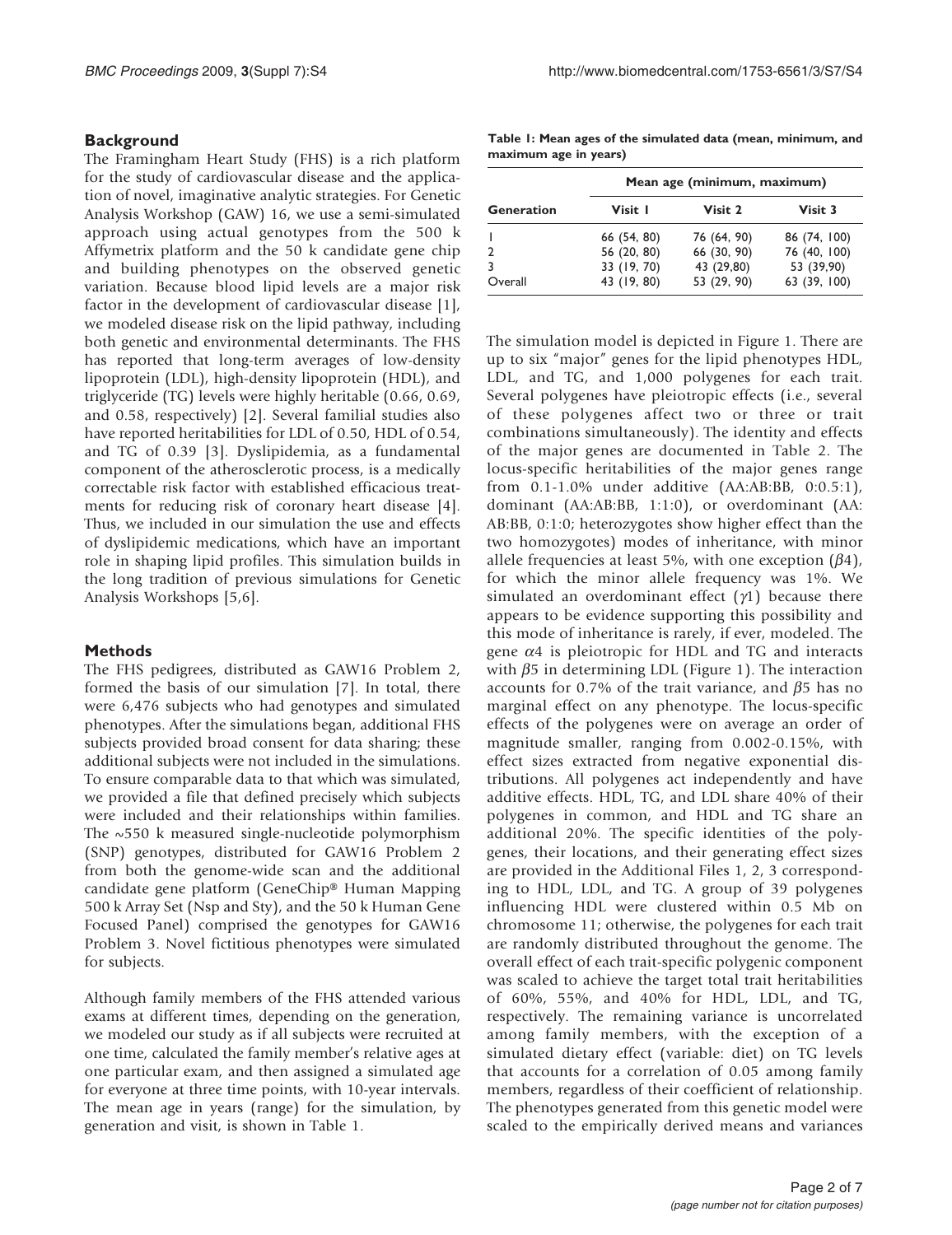<span id="page-2-0"></span>

#### Figure 1

The Genetic Analysis Workshop 16 Problem 3 diagram. Figure 1 shows simulated phenotypes emulating the lipid domain (HDL, LDL, TG, and CHOL) and its contribution to cardiovascular disease risk (CAC and MI). Simulated major genes are symbolized with Greek letters. There are 1,000 polygenes for each trait HDL, LDL, and TG, several of them with pleiotropic effects. Continued lines and arrows show causality/interaction (I); dashed lines show pharmacogenetic effects only for subjects treated with medication, where response was dependent on the subjects' genotypes. Environmental factors such as diet, smoking, and medication were modeled in the simulation.

for the actual HDL, LDL, and TG traits within 13 age strata (in 5-year intervals) and sex as follows:

- $\text{HDL} = \hat{\mu}_{\text{(HDL| age 5 year interval, sex)}} + \hat{\sigma}_{\text{(HDL| age 5 year interval, sex)}}$  $\times [h_{\alpha 1} \times a_{\alpha 1} + h_{\alpha 2} \times a_{\alpha 2} + h_{\alpha 3} \times a_{\alpha 3} + h_{\alpha 4} \times a_{\alpha 4} + h_{\partial 1} \times a_{\partial 1}]$  $+\sum_{\kappa=1}^{1,000}$  (sign × apoly <sub>k</sub> × hapoly <sub>k</sub> ) +  $\alpha_{\varepsilon}$  ×  $h_{\varepsilon}$ ]
- $\text{LDL} = \hat{\mu}_{\text{(HDL) age 5 year interval, sex)}} + \hat{\sigma}_{\text{(LDL) age 5 year interval, sex}}$ , (LDL age 5 year interval, sex)
- $[h_{\beta1} \times b_{\beta1} + h_{\beta2} \times b_{\beta2} + h_{\beta3} \times b_{\beta3} + h_{\beta4} \times b_{\beta4} + h_{\beta5} \times I]$  $[h_{\beta1} \times b_{\beta1} + h_{\beta2} \times b_{\beta2} + h_{\beta3} \times b_{\beta3} + h_{\beta4} \times b_{\beta4} + h_{\beta5} \times$  I(  $\times$ [ $h_{\beta_1}$   $\times$   $b_{\beta_1}$  +  $h_{\beta_2}$   $\times$   $b_{\beta_2}$  +  $h_{\beta_3}$   $\times$   $b_{\beta_3}$  +  $h_{\beta_4}$   $\times$   $b_{\beta_4}$  +  $h_{\beta_5}$   $\times$  I( $a_4$   $\times$   $\beta_5$ ) +  $h_{\partial 2}$   $\times$   $b_{\partial 2}$ +  $\sum_{\kappa=1}$  (sign  $\times$  bpoly<sub> $\kappa$ </sub>  $\times$  hbpoly<sub> $\kappa$ </sub>) +  $b_{\varepsilon} \times h_{\varepsilon}$ 1,000 ]  $\sum_{\kappa=1}^{1,000}$  ( sign  $\times$  bpoly  $\kappa \times$  hbpoly  $\kappa$  ) +  $b_{\varepsilon} \times h$
- $\text{TG} = \hat{\mu}_{(\text{TG}|\text{ age 5 year interval, sex})} + \hat{\sigma}_{(\text{TG}|\text{ age 5 year interval, sex})} \times [h_{\gamma1} \times g_{\gamma1} + h'_{a_4} \times g_{a_4} + h_{\partial1} \times g_{\partial1}$ ,  $+h_{\text{diet}} \times g_{\text{diet}} + \sum_{\kappa=1}$  $\sum_{k=1}^{1,000}$  $(\text{sign} \times \text{gpoly}_\kappa \times \text{hgpoly}_\kappa) + g_\varepsilon \times h_\varepsilon$ ],

where, for example,  $\hat{\mu}$  (HDL|age 5 year interval, sex) represents the mean of HDL in FHS, given a 5-year age interval and sex;  $\hat{\sigma}$  (HDL age 5 year interval, sex) is standard deviation of HDL in FHS, given a 5-year age interval and sex;  $h_{\alpha1}$  is the square root of simulated heritability for the  $\alpha_1$  SNP (as described in [Table 2\)](#page-3-0);  $a_{\alpha 1}$  is a simulated effect that reflects in part the penetrance of the  $\alpha_1$  SNP; sign is a random integer number that takes values (-1) or (+1) with the purpose of randomly changing the contribution direction of polygenes;  $apoly<sub>6</sub>$  represents an instance of each of the 1,000 SNPs effects ( $k = 1$  to 1,000), selected as polygenes for HDL; hapoly<sub> $\kappa$ </sub> is an instance of the of square roots of heritabilities for 1,000 SNPs selected as polygenes for HDL;  $a_{\varepsilon}$  represents the environmental effect that contributes to HDL; and  $h_{\varepsilon}$  is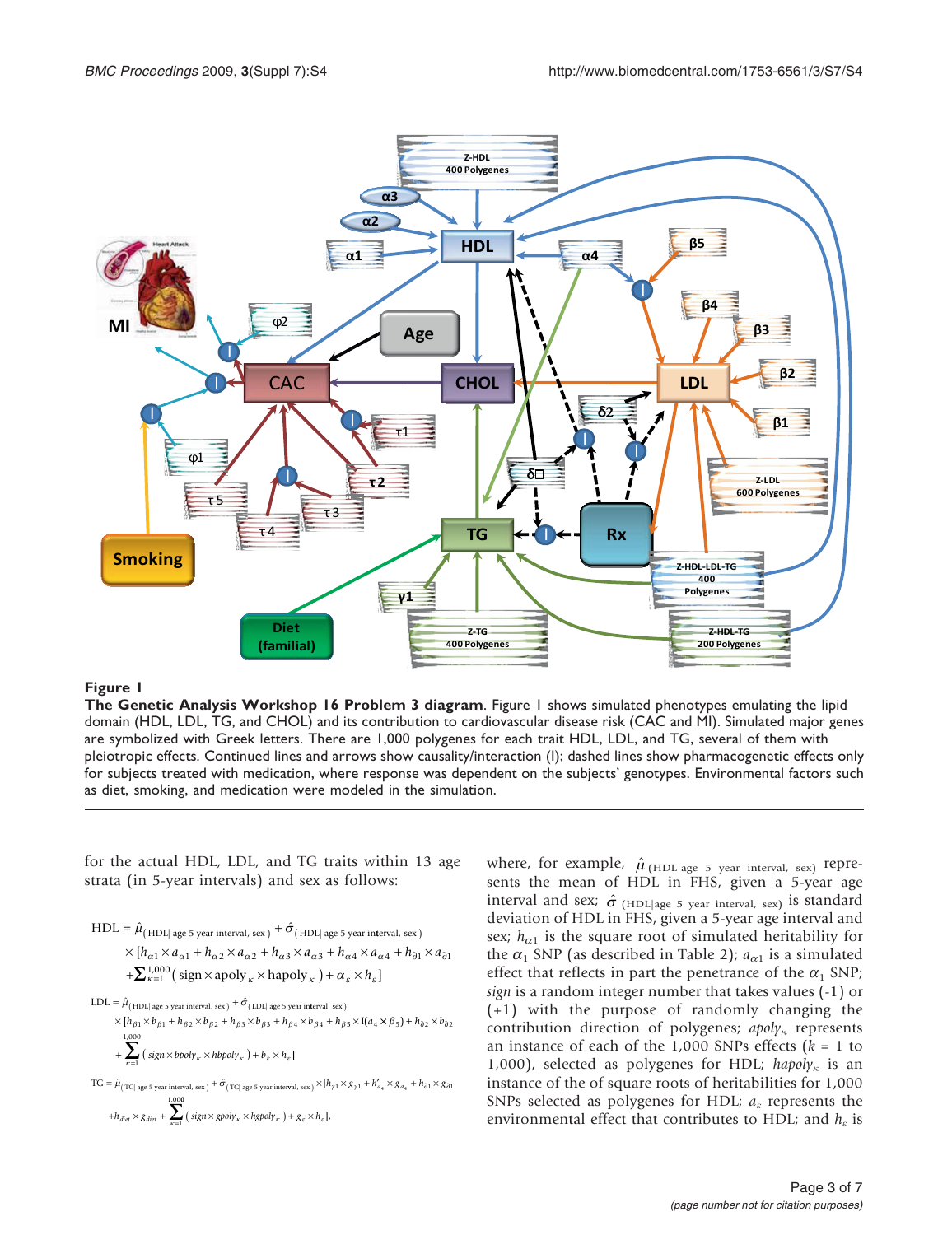|                | No. Trait  | Chr                    | <b>Symbol</b> <sup>b</sup> | Gene               | <b>SNP</b> | Role                         | <b>Total</b> | h <sup>2</sup> | Model <sup>c</sup>          |        | MAF $h^2$ of polygenes                                   |
|----------------|------------|------------------------|----------------------------|--------------------|------------|------------------------------|--------------|----------------|-----------------------------|--------|----------------------------------------------------------|
| $\mathbf{I}$   |            | HDL 9q31.1             | $\alpha_1$                 | ABCA <sub>I</sub>  | rs10820738 | Intron/Exon<br>boundary      |              | 0.010          | <b>DOM</b>                  | 6.7    |                                                          |
| $\overline{2}$ |            | HDL 19q13.2            | $\alpha_2$                 | CYP2B7P1           | rs8103444  | Exon/Intron<br>boundary      |              | 0.002          | <b>ADD</b>                  | 24.4   |                                                          |
| 3              |            | HDL 15q21              | $\alpha_3$                 | <b>LIPC</b>        | rs8035006  | Intron                       |              | 0.003          | <b>ADD</b>                  | 32.5   |                                                          |
| $\overline{4}$ |            | HDL 8p22               | $\alpha_4$                 | LPL                | rs3200218  | Exon<br>downstream           |              | 0.003          | <b>DOM</b>                  | 21.7   |                                                          |
| 5              |            | HDL 19q13.2            | $\delta_1$                 | CYP2B6             | rs8192719  | Exon/Intron<br>boundary (Rx) |              | 0.003          | <b>ADD</b><br>$(up 10\%)^d$ | 24.9   |                                                          |
|                |            |                        |                            |                    |            |                              | Total        | 0.021          |                             |        |                                                          |
| 6              |            | HDL 1,000 SNPs         | [apoly]                    |                    |            |                              |              | 0.58           | <b>ADD</b>                  | $\neq$ | $min = 0.0003$ ;<br>$max = 0.0015$ ;<br>$avg = 0.00058$  |
|                |            |                        |                            |                    |            |                              | Total 0.60   |                |                             |        |                                                          |
| $\mathbf{I}$   |            | $LDL$ 4p16.3           | $\beta_1$                  | <b>LRPAPI</b>      | rs7672287  | Intron                       |              | 0.003          | <b>ADD</b>                  | 22.2   |                                                          |
| 2              | <b>LDL</b> | 12q13                  | $\beta_2$                  | LRP I              | rs1466535  | Intron                       |              | 0.002          | <b>ADD</b>                  | 31.6   |                                                          |
| 3              | <b>LDL</b> | Ilq13.4                | $\beta_3$                  | LRP5               | rs901824   | Intron/Exon<br>boundary      |              | 0.001          | <b>ADD</b>                  | 10.3   |                                                          |
| 4              | LDL        | chroml                 | $\beta_4$                  |                    | rs10910457 |                              |              | 0.005          | <b>ADD</b>                  | 1.0    |                                                          |
| 5              |            | LDL $8p22 \times 4q24$ | $\beta_5$                  | $LPL \times NFKBI$ | rs4648068  | Intron                       |              | 0.007          | <b>INT</b>                  | 31.0   |                                                          |
| 6              |            | LDL 22q12.2            | $\delta_2$                 | SLC5A4             | rs2294207  | Intron                       | (Rx)         |                | 0.010 ADD (down 30%)        | 25.7   |                                                          |
|                |            |                        |                            |                    |            |                              | Total        | 0.028          |                             |        |                                                          |
| $\overline{7}$ | LDL        | 1,000 SNPs             | [bpoly]                    |                    |            |                              |              | 0.52           | <b>ADD</b>                  | $\neq$ | $min = 0.0003$ ;<br>$max = 0.00128$ ;<br>$avg = 0.00052$ |
|                |            |                        |                            |                    |            |                              | Total        | 0.55           |                             |        |                                                          |
| $\mathbf{I}$   | TG         | 11q23                  | $\gamma_{\rm L}$           | APOA5              | rs603446   | Downstream                   |              | 0.003          | <b>OVERD</b>                | 43.3   |                                                          |
| $\overline{2}$ | <b>TG</b>  | 8 <sub>p</sub> 22      | $\alpha_4$                 | LPL                | rs3200218  | Exon<br>downstream           |              | 0.004          | <b>ADD</b>                  | 21.7   |                                                          |
| 3              | TG         | 19q13.2                | $\delta_1$                 | CYP2B6             | rs8192719  | Exon/Intron<br>boundary (Rx) |              |                | 0.003 ADD (down 15%)        | 24.9   |                                                          |
| $\overline{4}$ | <b>TG</b>  |                        | diet                       |                    |            |                              |              | 0.01           | Familial                    |        |                                                          |
| 5              | ТG         | 1,000 SNPs             | [gpoly]                    |                    |            |                              | Total        | 0.020<br>0.38  | <b>ADD</b>                  | $\neq$ | $min = 0.0002$ ;<br>$max = 0.0009$ ;<br>$avg = 0.00038$  |
|                |            |                        |                            |                    |            |                              |              |                |                             |        |                                                          |
|                |            |                        |                            |                    |            |                              | Total 0.40   |                |                             |        |                                                          |

<span id="page-3-0"></span>Table 2: Summary characteristics of the major genes and polygenes for traits HDL, LDL, and TG<sup>a</sup>

 $^{\rm a}$ Abbreviations: MAF, Minor allele frequency; min, minimum; max, maximum; avg, average;  $h^2$ , heritability; [apoly], a vector of 1,000 polygenes that contribute to HDL; [bpoly], a vector of 1,000 polygenes that contribute to LDL; [gpoly], a vector of 1,000 polygenes that contribute to TG. <sup>b</sup> <sup>b</sup>Symbol represents a locus/a vector of polygenes marked by SNPs and corresponding genes, which can be introns/exons, or a diet effect. Effects of genes were simulated based on ADDitive (0, 0.5, 1), DOMinant (1, 1, 0), OVERDominant (0, 1, 0), and INTeraction genetic models.  $\frac{d}{dx}$ <sup>d</sup>Medication treatment lowered LDL on a varying percentage of participants dependent on visits: 2% of subjects in Visit 1, 5% of subjects in Visit 2, and 15% of subjects in Visit 3. Medication treatment increased HDL 10%, lowered LDL 30%, and lowered TG 15% for the treated subjects and in accordance with specific types of genotypes, shown in the "Model" column. For HDL on chromosome 11, 39 SNPs were simulated as a block of polygenes, starting at 110 Mbp and ending at 134 Mbp, with approximately an average equidistance of 0.5 Mbp.

the square root of HDL variance explained by environmental causes.

As individuals progressed to the next visit 10 years later, their phenotypes were scaled by the appropriate age-sex means and variance, but there are no genes governing longitudinal trends per se. Instead, we simulated the complicating effects of medication. The simulated value for LDL at each visit for each subject was checked, and individuals in the upper tail of the distribution were simulated as medicated. The proportion of subjects that are medicated increased across visits to comprise 2%, 5%, and 15% of the subjects in Visits 1, 2, and 3, respectively. These proportions were estimated from the FHS data, and reflected the secular increase in the proportion of individuals being treated for elevated cholesterol levels. The response to treatment is governed by two loci ( $\delta$ 1 and  $\delta$ 2) as pharmacogenetic processes.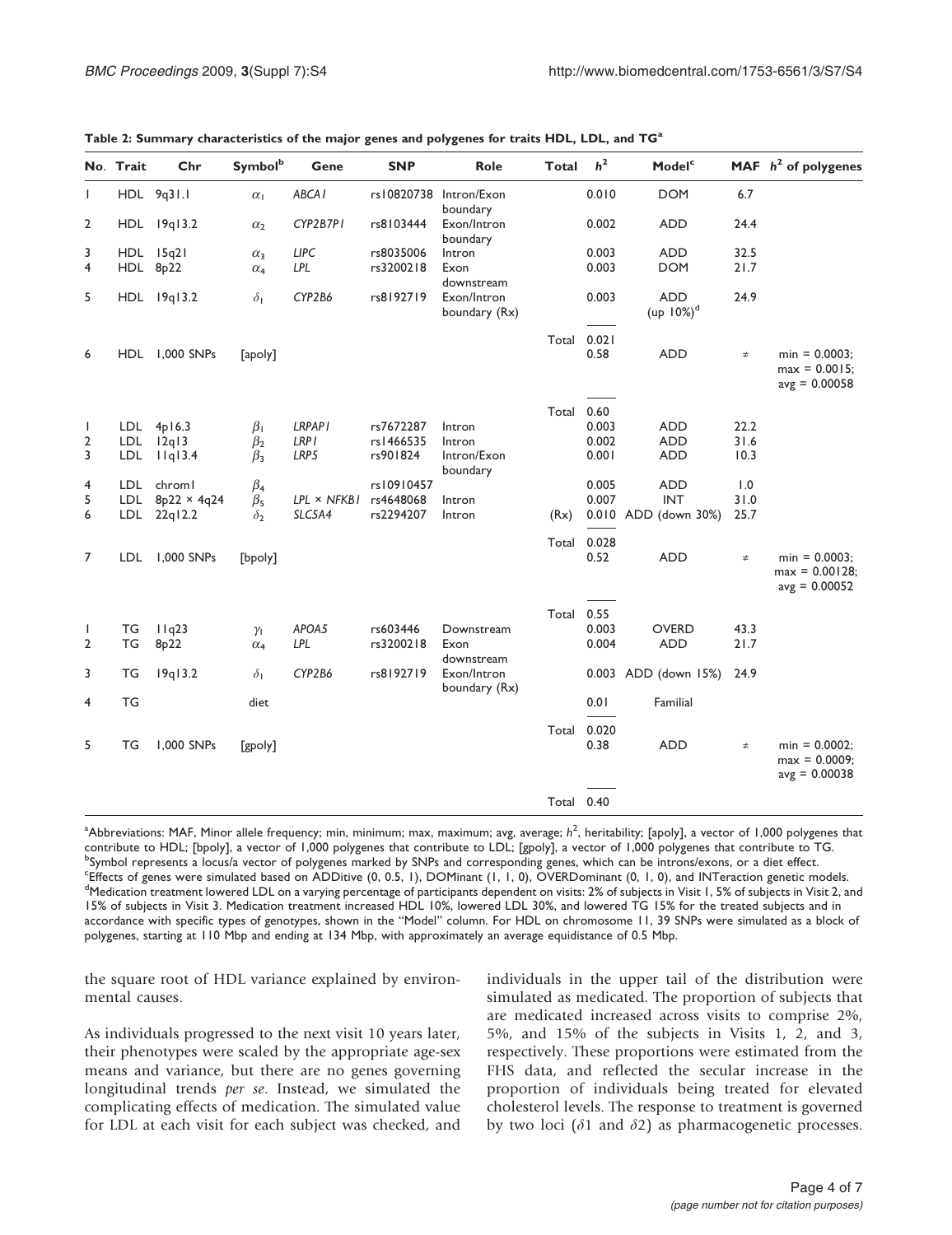The  $\delta$ 1 variant has a marginal effect on both HDL and TG levels via additive effects but also, individuals that are homozygous for the minor allele are non-responders to the treatment. Responders (homozygotes and heterozygotes for the major allele) exhibit a 10% increase in their HDL levels and a 15% decrease in TG levels. Similarly,  $\delta$ 2 is a variant with an additive marginal effect on LDL, and homozygotes for the minor allele are nonresponders to treatment. Responders exhibit a 30% decrease in LDL levels. Total cholesterol (CHOL) level is calculated as  $0.8*(HDL + LDL + TG/5)$ , and has no independent genetic effects except those influencing the component phenotypes.

Coronary artery calcification (CAC) was simulated as a quantitative phenotype that takes many years to develop. For this reason, CAC was modeled in two stages. First, age-independent CAC (CAC<sub>AI</sub>) was modeled as a function of total CHOL, HDL, and five other genes ( $\tau$ 1- $\tau$ 5) having direct effects on its development. CAC<sub>AI</sub> was simulated under the model

#### $CAC_{AI} = 500 + 20$  (Total CHOL – 200) – 25 (HDL – 53) + ME + PE + Het +  $\varepsilon$ ,

where ME is a joint genetic effect from an epistatic interaction between  $τ1$  and  $τ2$ , the effect of  $τ1$  is purely epistatic (i.e.,  $\tau$ 1 displays only a minimal main effect) while τ2 displays an additional measurable additive main effect; PE is the joint effect from  $\tau$ 3 and  $\tau$ 4, a pair of purely epistatic SNPs, each with no main effect; Het is an effect from  $\tau$ 5, a SNP that displays heterosis (overdominance); and  $\varepsilon$  is the residual variation not explained by the factors mentioned above. The term  $\varepsilon$ , 300 times a random draw from a normal distribution with mean 0 and variance 1 (300  $\times$  N(0,1)), represents the sum of normal deviations from the mean of each of the modeled genetic effects and "noise" from unmeasured environmental and genetic effects. Because CAC cannot be negative,  $CAC<sub>AI</sub> = 0$  if the generated value was negative. The models for the effects on  $CAC_{AI}$  due to the ME and PE genotypes are illustrated in Tables 3 and 4. The minor allele frequency (MAF) for each of the four SNPs  $\tau$ 1- $\tau$ 4 is ~0.5. SNP  $\tau$ 5, which determines the Het effect, has a MAF of 0.2. SNP  $\tau$ 5 genotype 1/1 (common

Table 3: Mean effects of ME (τl and τ2) on  $CAC_{AI}$ 

|        |                        | 2/2    | $\tau$ 2<br>2/4          | 4/4    | marginal affects |
|--------|------------------------|--------|--------------------------|--------|------------------|
| $\tau$ | 2/2                    | $-250$ | 0                        | 250    | 0                |
|        | 2/4                    | 150    | $\Omega$                 | $-150$ | 0                |
|        | 4/4                    | - 250  | $\Omega$                 | 250    | 0                |
|        | marginal affects - 100 |        | $\overline{\phantom{0}}$ | 100    |                  |

|          |     | $\frac{1}{1}$ | $\tau$ 4<br>1/2 | 2/2    |
|----------|-----|---------------|-----------------|--------|
| $\tau$ 3 | 2/2 | 200           | $-200$          | 200    |
|          | 2/4 | $-200$        | 200             | $-200$ |
|          | 4/4 | 200           | $-200$          | 200    |

homozygote) increases CAC<sub>AI</sub> on average by 25, genotype  $1/3$  decreases CAC<sub>AI</sub> by 100, and genotype  $3/3$ increases  $CAC<sub>AI</sub>$  by 400. CAC is derived from  $CAC<sub>AI</sub>$  by using a piecewise linear age adjustment: subjects under 20 years have not developed measurable levels of CAC, CAC buildup is linear from the ages of 20 to 60, and for subjects older than 60, CAC =  $CAC<sub>AI</sub>$ . [Table 5](#page-5-0) lists estimates of the proportion of the variability of CAC attributable to each of the genetic factors averaged over the 200 replicate datasets.

Whether a subject smoked during the period before a visit influenced the risk of a myocardial infarction (MI). At first visit, men had a 27% chance to be smokers and women had a 23% chance. Each smoker had an 8% chance of permanently quitting smoking before each subsequent visit. The resulting smoking rates are commensurate with rates reported by the Centers for Disease Control for 1998. The risk of an MI before each visit is determined by CAC and its interactions with smoking and two genetic loci,  $\phi$ 1 and  $\phi$ 2. No MIs were fatal in our data. Smoking and  $\phi$ 1 have an interactive effect on risk of MI. The effect of smoking is to constrict blood vessels, thus increasing the risk that CAC will lead to an MI. The risk of MI for a smoker with the most common  $\phi$ 1 genotype (3/3) is the same as that of an equivalent non-smoker whose CAC is 10% higher. The risk of MI for a smoker with either of the other  $\phi$ 1 genotypes is the same as that of a non-smoker whose CAC is 40% higher. The  $\phi$ 1 genotype has no effect on risk of MI in non-smokers. Carrying the most common  $\phi$ 2 genotype (3/3) has the same effect on risk of MI as reducing CAC by 5%. The effect of any other genotype is the same as increasing CAC by 5%. The final model for MI risk is

*MI* \_ risk =  $[1 + \exp(24 - (0.02 \times CAC \times (1 + \partial_{smoke} + event))]^{-1}$ ,

where  $\partial_{smoke}$  is the joint effect of smoking and  $\phi$ 1 (0 if a non-smoker, 0.1 if a smoker with genotype  $3/3$  at  $\phi$ 1, 0.4 if a smoker with another genotype); and the value of the event variable is -0.05 if the  $\phi$ 2 genotype is 3/3 and 0.05 otherwise. The MAFs for  $\phi$ 1 and  $\phi$ 2 are ~0.3. MI\_risk was calculated for each visit and a draw from a uniform distribution determined whether the risk resulted in an MI. The SNPs for CAC and MI event were chosen from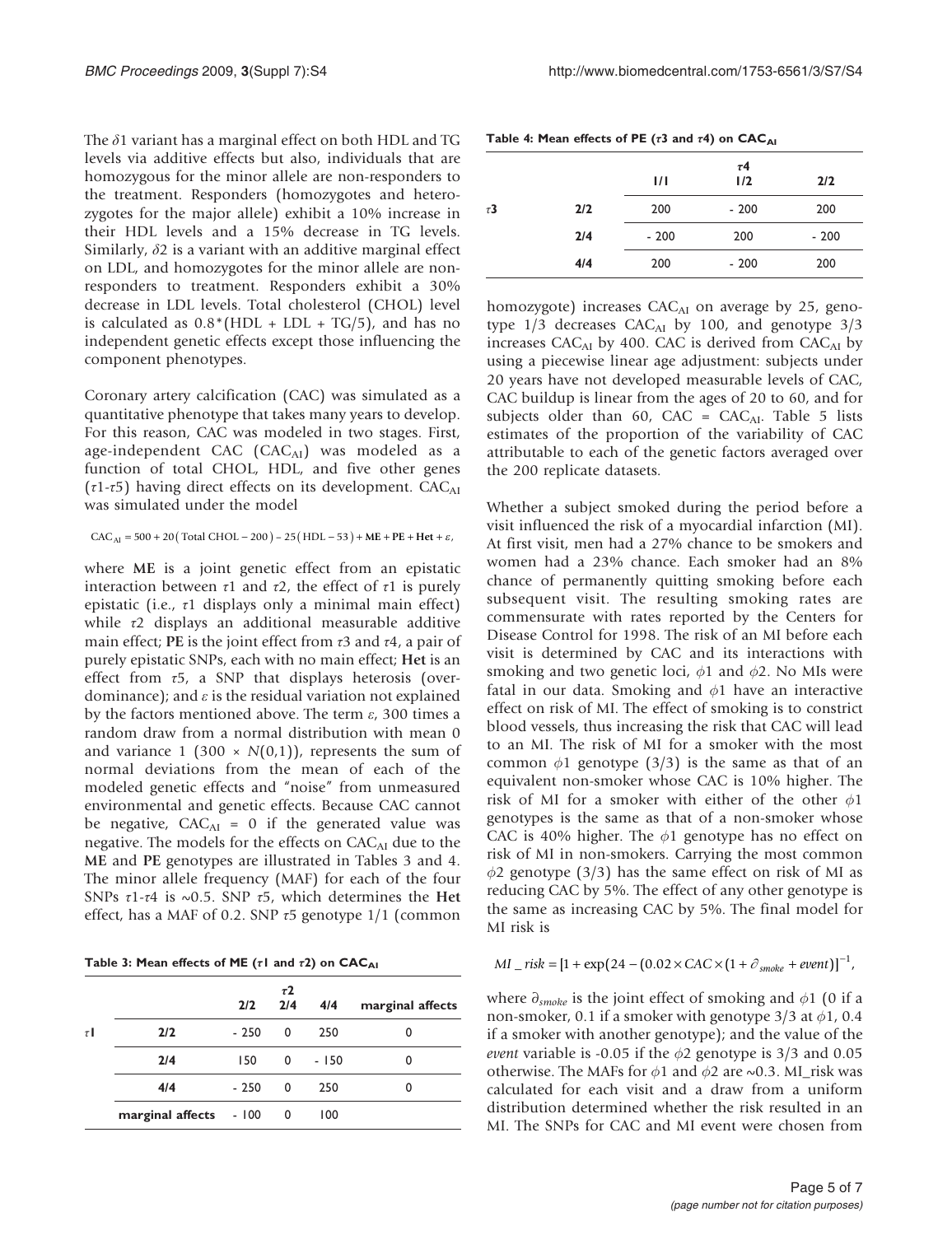|        | <b>Visit</b>   | <b>Factor</b> |                   |         | LI <sub>p</sub>         | L <sub>2</sub> |                     |  |
|--------|----------------|---------------|-------------------|---------|-------------------------|----------------|---------------------|--|
| Factor |                | Mean          | $(Min - Max)$     | Mean    | $(Min - Max)$           | Mean           | $(Min - Max)$       |  |
| ME     |                | 0.0053        | $0.0037 - 0.0065$ | 0.00002 | $0.0^{\circ}$ - 0.00012 | 0.00030        | $0.00008 - 0.00063$ |  |
|        | 2              | 0.0092        | $0.0075 - 0.0112$ | 0.00003 | $0.0 - 0.00013$         | 0.00055        | $0.00015 - 0.00093$ |  |
|        | 3              | 0.0115        | $0.0091 - 0.0137$ | 0.00003 | $0.0 - 0.00019$         | 0.00066        | $0.00027 - 0.00127$ |  |
| PE     |                | 0.0091        | $0.0076 - 0.0115$ | 0.00004 | $0.0 - 0.00020$         | 0.00003        | $0.0 - 0.00014$     |  |
|        | $\overline{2}$ | 0.0176        | $0.0152 - 0.0212$ | 0.00004 | $0.0 - 0.00017$         | 0.00004        | $0.0 - 0.00019$     |  |
|        | 3              | 0.0226        | $0.0191 - 0.0266$ | 0.00004 | $0.0 - 0.00021$         | 0.00004        | $0.0 - 0.00016$     |  |
| Het    |                | 0.0021        | $0.0012 - 0.0032$ |         |                         |                |                     |  |
|        | 2              | 0.0045        | $0.0032 - 0.0060$ |         |                         |                |                     |  |
|        | 3              | 0.0062        | $0.0045 - 0.0080$ |         |                         |                |                     |  |

<span id="page-5-0"></span>Table 5: Proportion of explained variability for the genetic factors contributing to CAC<sup>a</sup> (by visit)

<sup>a</sup>Models included the genetic factors age, sex, CHOL, and HDL.

<sup>b</sup>Columns L1 and L2 indicate the effect of each of the epistatic loci when analyzed without its mate.  $\degree$ 0.0 indicates  $R^2$ <10<sup>-5</sup>.

the 50 k SNPs in the Gene Focused Panel based on desired MAF, completeness of genotyping, and lack of linkage disequilibrium between the SNPs. The specific identities of the SNPs  $\tau$ 1- $\tau$ 5,  $\phi$ 1 and  $\phi$ 2, and their chromosomes are listed in Table 6.

### Results and discussion

The phenotypic simulated files are named simphen#.txt, where # stands for a number from 1-200, representing the replication number. The simulated data are archived in the dbGAP of the National Center for Biotechnology Information under the name "GAW16 Framingham and Simulated Data" [\[8\]](#page-6-0). The 200 replications of the data include the indexing variable "shareid" that matches exactly with the same shareid of the Framingham Heart Study and can be used to merge the simulated phenotypic data with the FHS genotypic data. The phenotypic variables provided are sex, simage (simulation age), diet, rx (antihyperlipidemic medication use), LDL, HDL, TG, CHOL, CAC, SMOKE, and MIevent, each associated with a number  $(1, 2, or 3)$  to identify respectively variables that were simulated for Visit 1, Visit 2, or Visit 3.

Table 6: SNPs contributing to CAC and MI event

| Trait      | Factor              | <b>RS</b> number | MAF    | Chr |
|------------|---------------------|------------------|--------|-----|
| <b>CAC</b> | $\tau$              | rs6743961        | 0.4997 | 2   |
|            | $\tau$ 2            | rs17714718       | 0.5000 | 19  |
|            | $\tau$ 3            | rs1894638        | 0.4990 | 6   |
|            | $\tau$ <sup>4</sup> | rs1919811        | 0.4994 | 7   |
|            | $\tau$ 5            | rs213952         | 0.2000 |     |
| MI         | $\phi$ l            | rs12565497       | 0.3001 |     |
|            | $\phi$ <sub>2</sub> | rs11927551       | 0.2999 | ٦   |

We tested all the simulated traits and causative SNP heritabilities as well as the respective association models. Analyzing and interpreting data obtained as part of a genome-wide association study presents numerous challenges, as well as the promise of improved understanding of the genetic factors influencing complex traits. For validation and a detailed analysis of the simulated model see the Online Supplemental Materials for GAW16 [[9](#page-6-0)]. Many genome-wide association studies have been published recently, and many more are being carried out on virtually every conceivable phenotype of biomedical or public health importance. While the rate of development of genetic technologies has propelled us to this point, development and evaluation of statistical and analytic techniques is still underway, with many issues not yet satisfactorily resolved. Nonetheless, important discoveries have been reported. We hope that the simulated GAW16 Problem 3 provides data with which investigators can test the strengths and limitations of their statistical analytic approaches and software.

## List of abbreviations used

CAC: Carotid arterial calcification; CHOL: Cholesterol; FHS: Framingham Heart Study; GAW: Genetic Analysis Workshop; HDL: High-density lipoprotein; LDL: Lowdensity lipoprotein; MAF: Minor allele frequency; MI: Myocardial infarction; SNP: Single-nucleotide polymorphism; TG: Triglyceride.

#### Competing interests

The authors declare that they have no competing interests.

#### Authors' contributions

All the authors contributed equally.